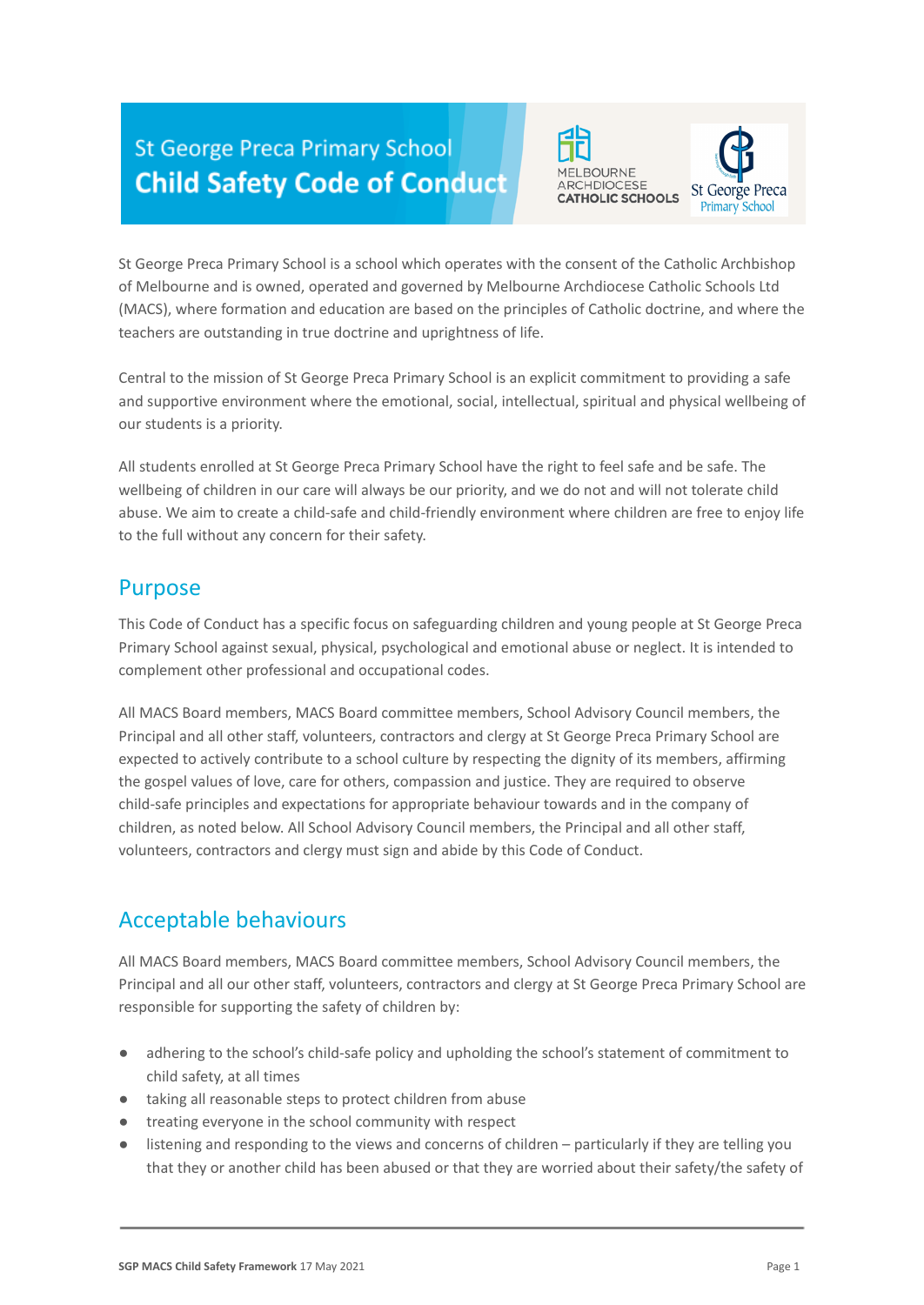another child

- promoting the cultural safety, participation and empowerment of Aboriginal and Torres Strait Islander children (for example, by never questioning an Aboriginal or Torres Strait Islander child's self-identification)
- promoting the cultural safety, participation and empowerment of children with culturally and linguistically diverse backgrounds (for example, by having a zero-tolerance for discrimination)
- promoting the safety, participation and empowerment of children with a disability (for example, during personal care activities)
- ensuring as far as practicable that adults are not alone with a child
- reporting any allegations of child abuse to the school's leadership (or child safety officer if the school has appointed someone to this role)
- understanding and complying with all reporting obligations as they relate to mandatory reporting and reporting under the *Crimes Act 1958* (Vic.)
- reporting any child safety concerns to the school's leadership (or child safety officer if the school has appointed someone to this role)
- ensuring as quickly as possible that the child is safe if an allegation of child abuse is made
- reporting to the Victorian Institute of Teaching (VIT) any charges, committals for trial or convictions in relation to a sexual office by a registered teacher, or specific allegations or concerns about a registered teacher.

## Unacceptable behaviours

All MACS Board members, MACS Board committee members, School Advisory Council members, the Principal and all our other staff, volunteers, contractors and clergy at St George Preca Primary School must not:

- ignore or disregard any suspected or disclosed child abuse
- develop any 'special' relationships with children that could be seen as favouritism (for example, the offering of gifts or special treatment for specific children)
- exhibit behaviours with children which may be construed as unnecessarily physical (for example, inappropriate sitting on laps)
- put children at risk of abuse (for example, by locking doors)
- initiate unnecessary physical contact with children or do things of a personal nature that a child can do for themselves (for example, toileting or changing clothes)
- engage in open discussions of a mature or adult nature in the presence of children (for example, personal social activities)
- use inappropriate language in the presence of children
- express personal views on cultures, race or sexuality in the presence of children
- discriminate against any child, including because of age, gender, race, culture, vulnerability, sexuality, ethnicity or disability
- work with children while under the influence of alcohol or illegal drugs
- have contact with a child or their family outside school without the school leadership's or child safety officer's (if the school has appointed someone to this role) knowledge and/or consent or the school governing authority's approval (for example, unauthorised after-hours tutoring, private instrumental/other lessons or sport coaching); accidental contact, such as seeing people in the street, is appropriate
- have any online contact with a child (including by social media, email, instant messaging etc.) or their family unless necessary (for example, providing families with eNewsletters or assisting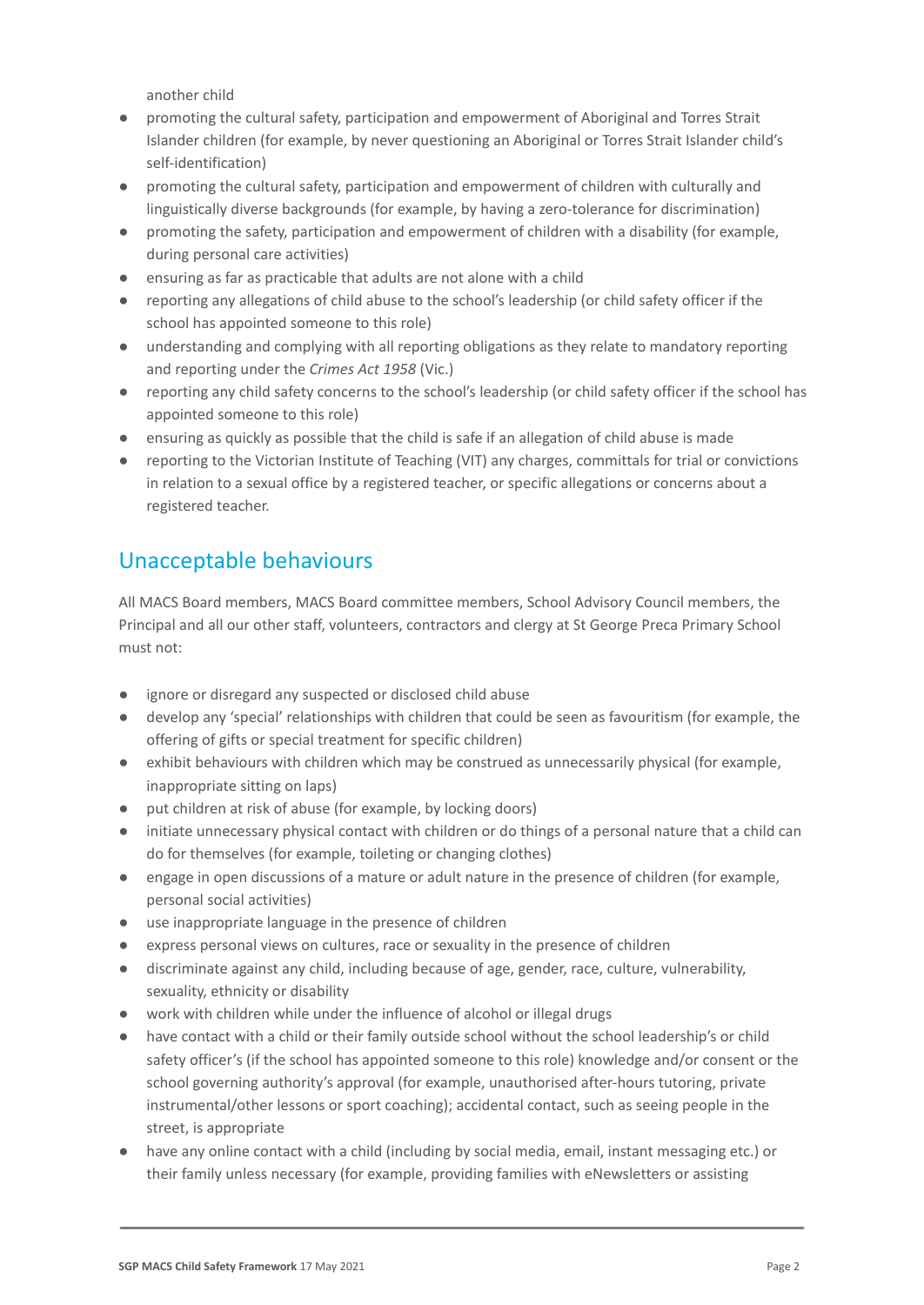students with their schoolwork)

- use any personal communication channels/devices such as a personal email account
- exchange personal contact details such as phone numbers, social networking sites or email addresses
- photograph or video a child without the consent of the parents or carers
- consume alcohol or drugs at school or at school events in the presence of children.

### **Teachers**

Teachers are also required to abide by the principles relating to relationships with students as set out in the Victorian Teaching Profession's Code of Conduct published by the VIT. These principles include:

- knowing their students well, respecting their individual differences and catering for their individual abilities
- working to create an environment which promotes mutual respect
- modelling and engaging in respectful and impartial language
- protecting students from intimidation, embarrassment, humiliation and harm
- respecting a student's privacy in sensitive matters
- interacting with students without displaying bias or preference
- not violating or compromising the unique position that a teacher holds of influence and trust in their relationship with students.

#### Psychologists and school counsellors

In their dealings with students, psychologists and school counsellors should also take into account their professional obligations as set out in a code of ethics or practice to which they are bound, including because of their membership of:

- the Australian Health Practitioner Regulation Agency
- the Australian Counselling Association
- Speech Pathology Australia.

#### Sports and recreation

Coaches, staff members and volunteers involved in coaching, training or assisting students during sporting and recreation activities should adopt practices that assist children to feel safe and protected, including:

- using positive reinforcement and avoiding abusive, harassing or discriminatory language
- coaching students to be 'good sports'
- explaining the reason for the contact and asking for the student's permission if physical contact with a student by a coach or other adult is necessary during a sporting or other recreational activity
- avoiding (where possible) situations where an adult may be alone with a student such as in a dressing or change room, first aid room, dormitory or when the student needs to be transported in a vehicle.